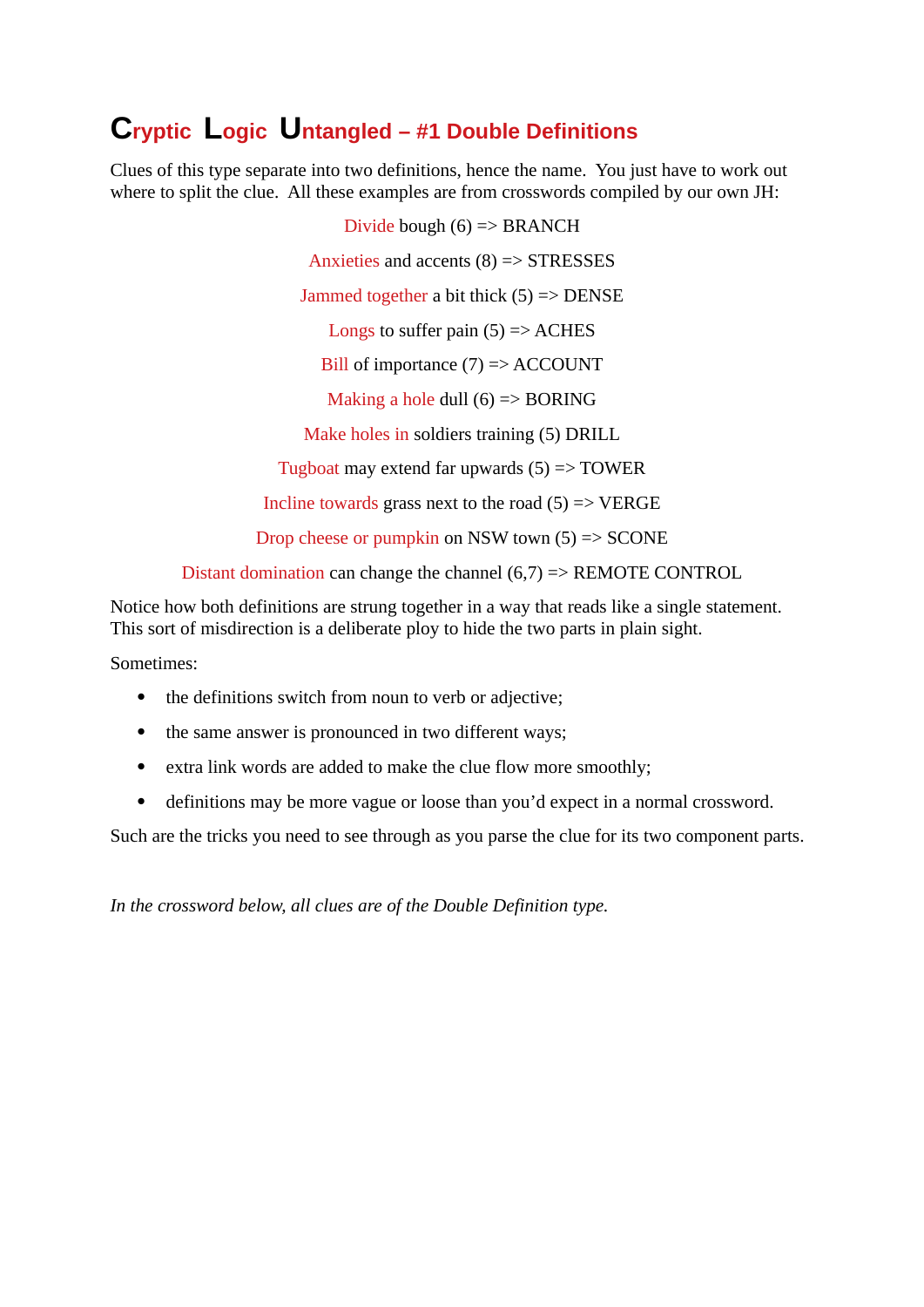## **Crossword #1 – Double Definitions**

| $\overline{2}$ |    | 3  | 4  |    | 5  | 6               | 7               |
|----------------|----|----|----|----|----|-----------------|-----------------|
|                |    |    |    |    | 9  |                 |                 |
|                | 10 |    |    |    | 11 |                 |                 |
| 13             |    |    |    |    |    |                 |                 |
|                |    |    |    | 15 |    |                 |                 |
|                |    |    | 16 |    |    |                 |                 |
|                |    |    |    |    |    |                 |                 |
|                |    |    |    |    |    | $\overline{18}$ | $\overline{19}$ |
|                |    | 21 | 22 |    |    |                 |                 |
|                |    |    |    |    | 24 |                 |                 |
|                |    |    |    |    |    |                 |                 |

#### **ACROSS**

- 1. Bound to have made a record (5)
- 4. A waterfall of beer in Tassie (7)
- 8. Standoff in a cul de sac (7)
- 9. Pluck and gut a frock (5)
- 10. Sentence is an article of faith (10)
- 14. Performs passes (6)
- 15. Meet on the battlefield to plight a troth (6)
- 17. This carousel is devious (10)
- 20. Geographically removed in pieces (5)
- 22. Wasted space to no avail (7)
- 23. A building block in your toaster? (7)
- 24. More painful but angrier (5)

#### **DOWN**

- 1. Vacation in the fall (4)
- 2. Grandad noises (4)
- 3. Squashed like a cheap stereo's sound (9)
- 4. Cling and separate (6)
- 5. Turf the bloke! (3)
- 6. Hawaiian as apple pie (8)
- 7. Perfumes or piths? (8)
- 11. People who eat clients (9)
- 12. Play or make it again! (8)
- 13. Soak in cholesterol, say (8)
- 16. Rude precipitate (6)
- 18. Give birth to a carnivore (4)
- 19. 11-Down is a drug addict (4)
- 21. Letter from a golf supporter (3)